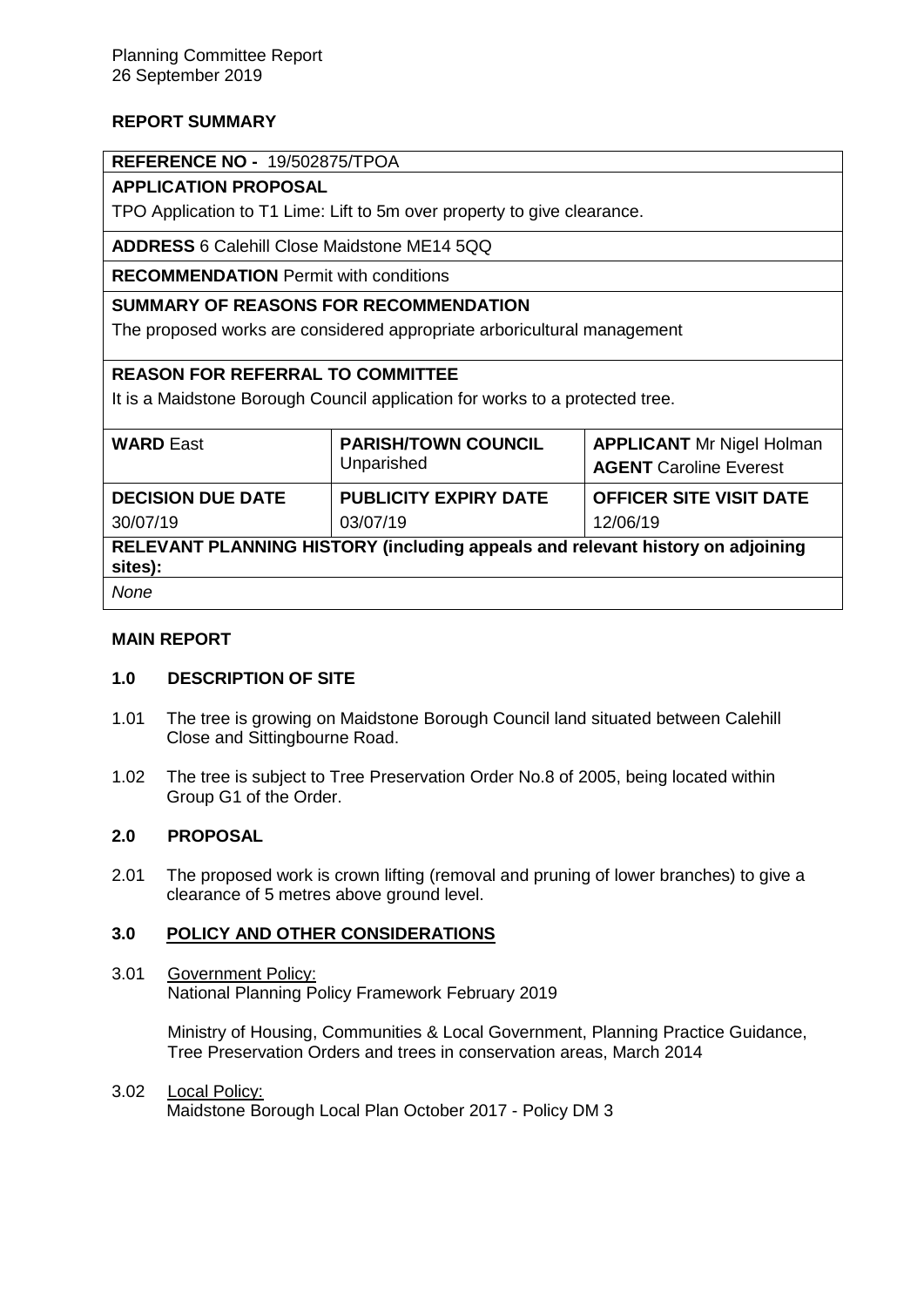Maidstone Landscape Character Assessment (March 2012 amended 19 July 2013) and Supplement (2012- Saved Sections of the Landscape Character Assessment and Landscape Guidelines 2000)

3.03 Compensation:

In some circumstances, a refusal of consent to carry out works to trees subject to a Tree Preservation Order can result in a claim for compensation for loss or damage arising within 12 months of the date of refusal. The application does not indicate that any loss or damage is anticipated if the application is refused and as Maidstone Borough Council is the applicant, a compensation claim would not arise as a direct result of refusal.

## **4.0 LOCAL REPRESENTATIONS**

4.01 **Local Residents**: One neighbour made comments neither objecting to or supporting the Planning Application raising the following issue:

"The tree identified on the plan is against my boundary. I don't believe this is the Lime tree that is the subject of the application"

The applicant has confirmed that the tree identified on the plan is correctly identified as the tree subject to the application for works.

## **5.0 CONSULTATIONS**

5.01 No responses received

### **6.0 APPRAISAL**

#### **Main Issues**

- 6.01 The key issue for consideration relates to:
	- Whether the proposed works are appropriate management

### **Appraisal of the tree**

6.02 Contribution to public visual amenity: Reasonable – limited views only/partially blocked by other features

Condition: Good – no significant defects noted

Useful life expectancy: Very Long - with an estimated remaining life expectancy of at least 40 Years

6.03 The tree is a single-stemmed, semi- mature Lime tree reaching approximately 15 metres in height, with an estimated main stem diameter of 50cm and radial crown spread of 5 metres. It appears to be in good health and condition with no significant defects noted during inspection. It is growing amongst a group of taller Poplar trees and is partially obscured from view as a result. It is, however, an important component of the group and likely to significantly outlive the Poplar trees and will therefore be important to provide ongoing mature tree cover when the Poplars reach the end of their safe useful life.